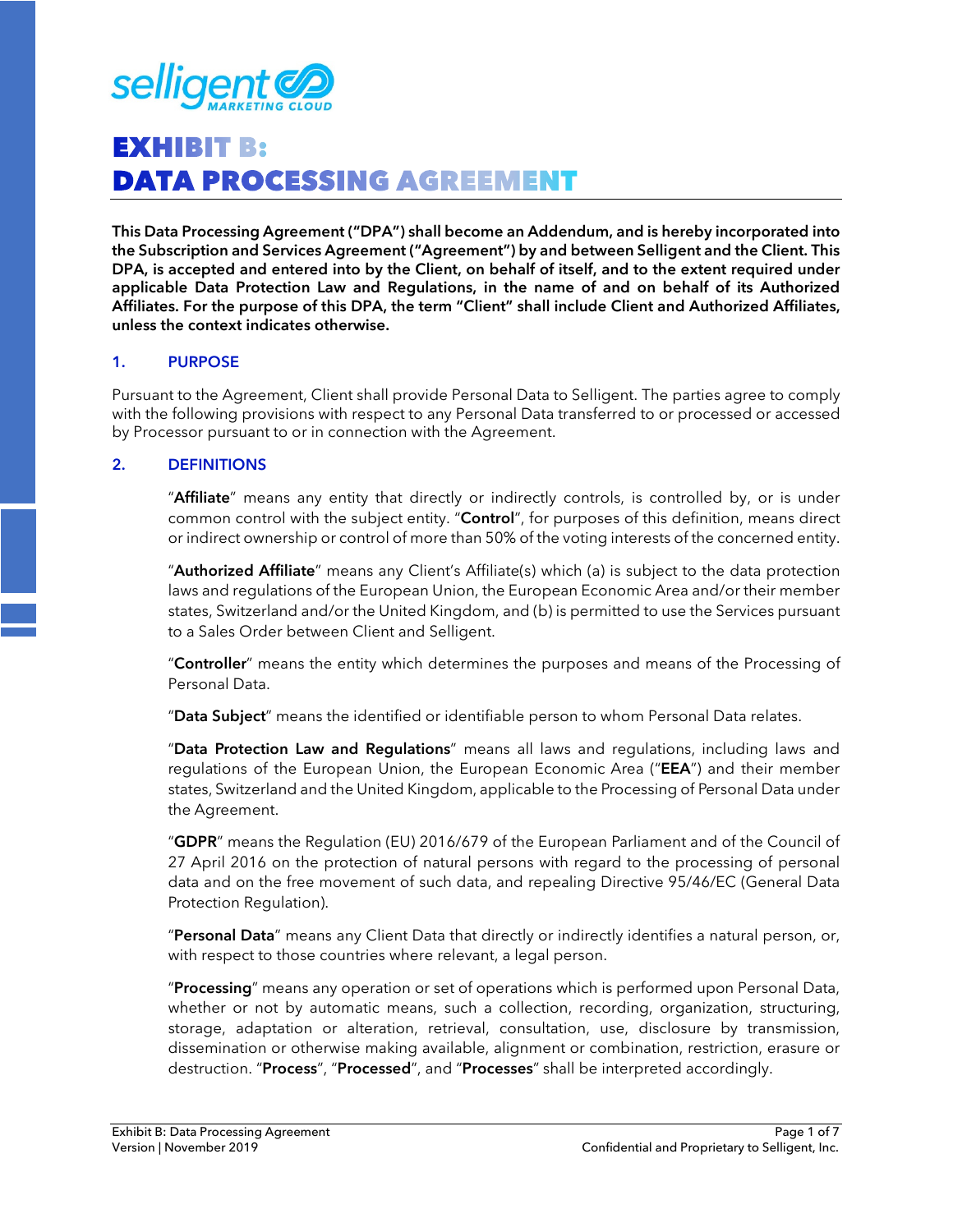"**Processor**" means the entity that Processes Personal Data on behalf of the Controller.

"Selligent" means Selligent, Inc.<sup>1</sup>, acting on behalf of itself, and to the extent required under applicable Data Protection Law and Regulations, in the name of the Selligent Affiliates. A list of the Selligent Affiliate is attached in Schedule 1 of this DPA.

**"User"** means an individual expressly authorized by Client to use the Services and to whom Client has supplied a user identification and password. Users may include Client's employees, agents (third-party service providers), independent contractors, or subcontractors

All capitalized terms not defined herein shall have the meaning set forth in the Agreement.

# **3. ROLES OF THE PARTIES**

# **3.1 Controller and Processor**

The parties acknowledge and agree that with regard to the Processing of Personal Data, Client (including for the avoidance of doubt Authorized Affiliates, as the case may be) is the Controller and Selligent is the Processor with respect to Personal Data that Selligent Processes pursuant to the Agreement.

#### **3.2 Authorized Affiliates**

The Client enters into this DPA on its own behalf and, to the extent applicable, in the name and on behalf of its Authorized Affiliates, thereby establishing a separate DPA between Selligent and each of such Authorized Affiliates subject to Section 9 of this DPA. For the avoidance of doubt, where an Authorized Affiliate becomes a party to this DPA, to the extent required under the Data Protection Law and Regulations, it is bound by its obligations as Controller. Unless otherwise prescribed by the Data Protection Law and Regulations, any right will be exercised by the Client as party to the Agreement on behalf of an Authorized Affiliate and such rights exercised by the Client as party to the Agreement shall be exercised in a combined manner for all of its Authorized Affiliates and not separately for each of them.

# **4. PROCESSING OF PERSONAL DATA**

# **4.1 Subject-matter of the Processing**

The subject-matter of the Processing is the performance of the Services pursuant to the Agreement. The content of the Processing, the types of Personal Data Processed and the categories of Data Subjects concerned by the Processing are further detailed in Schedule 2 of this DPA.

# **4.2 Provision of Personal Data by the Controller**

It is up to the Client's sole discretion to monitor what Personal Data is transferred to and uploaded on the Selligent Platform and to assess whether the technical and organizational measures implemented by Selligent provide the appropriate level of protection of its personal data on the Platform. The Client shall comply with the requirements of Data Protection Law and Regulations in its use of the Services and in any instruction for the Processing of Personal Data.

<sup>1</sup> A corporation incorporated under the laws of the State of Delaware, USA, with its registered offices at 550 S. Winchester Boulevard, Suite 250, San Jose, California 95128, USA.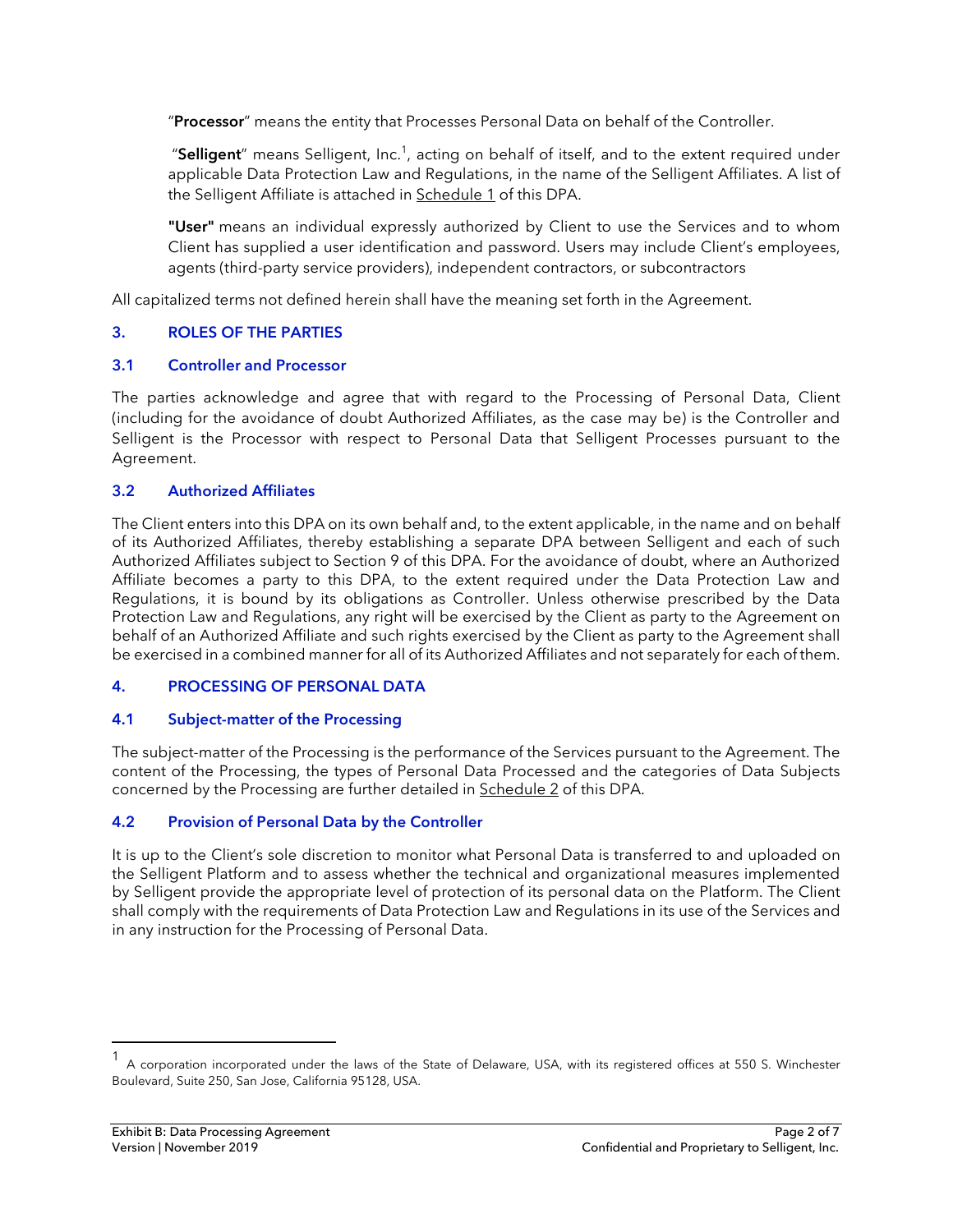Client is solely responsible:

- a) for the accuracy, quality, integrity, legality, reliability and appropriateness, and, in general, the content of Personal Data transferred to and stored in the Platform, or generated and used by the Services; and
- b) for the use of a secured communication protocol when submitting the Personal Data on the Selligent Platform (such as FTPS, SFTP or HTTPS).

# **4.3 Processing of Personal Data by Selligent**

# **4.3.1. Client's Instructions**

Selligent shall Process Personal Data only on behalf of and according to documented instructions of the Client for the following purposes:

- a) Processing in accordance with the Agreement and any specific Sales Order or Statement of Work;
- b) Processing determined by the Users upon their use of the Services; and
- c) Processing upon other documented instructions provided by the Client (e.g. via email) in line with the Agreement and consistent with the Services.

Selligent shall inform the Client if in its opinion an instruction given by the Client infringes Data Protection Laws and Regulations.

# **4.3.2. Selligent's use of Personal Data**

Selligent shall not use the Personal Data for its own purposes or for the purposes of any third-party, and shall Process Personal Data in accordance with Data Protection Laws and Regulations. Selligent shall not take any unilateral decisions about the use of the Personal Data or the length of time the Personal Data will be stored, except pursuant to statutory provisions or court or regulatory body decision that prescribe otherwise.

# **4.3.3. Processor's employees**

Subject to Section 6 below, Selligent's employees who may have access to the Personal Data of the Client are limited to those employees performing Services in accordance with the Agreement, except prescribed otherwise by Data Protection Law and Regulations. The group of employees performing Services in accordance with the Agreement are listed in Schedule 2 of this DPA.

# **5. SECURITY OF PERSONAL DATA**

# **5.1 Security Measures**

The Processor shall maintain appropriate technical and organizational measures designed to secure Personal Data (including to protect Personal Data against accidental or unlawful destruction, loss or alteration or damage, unauthorized disclosure of, or access to, Client Data). Subject to Section 5.2 below, details of such technical and organizational measures are available upon Client's written request, and are only provided for the purpose of demonstrating compliance with the GDPR. These measures are designed to provide a suitable level of security, taking into account the state of the art, the costs of implementation, as well as the risks inherent in data Processing proposed by the Processor and the nature of the Personal Data.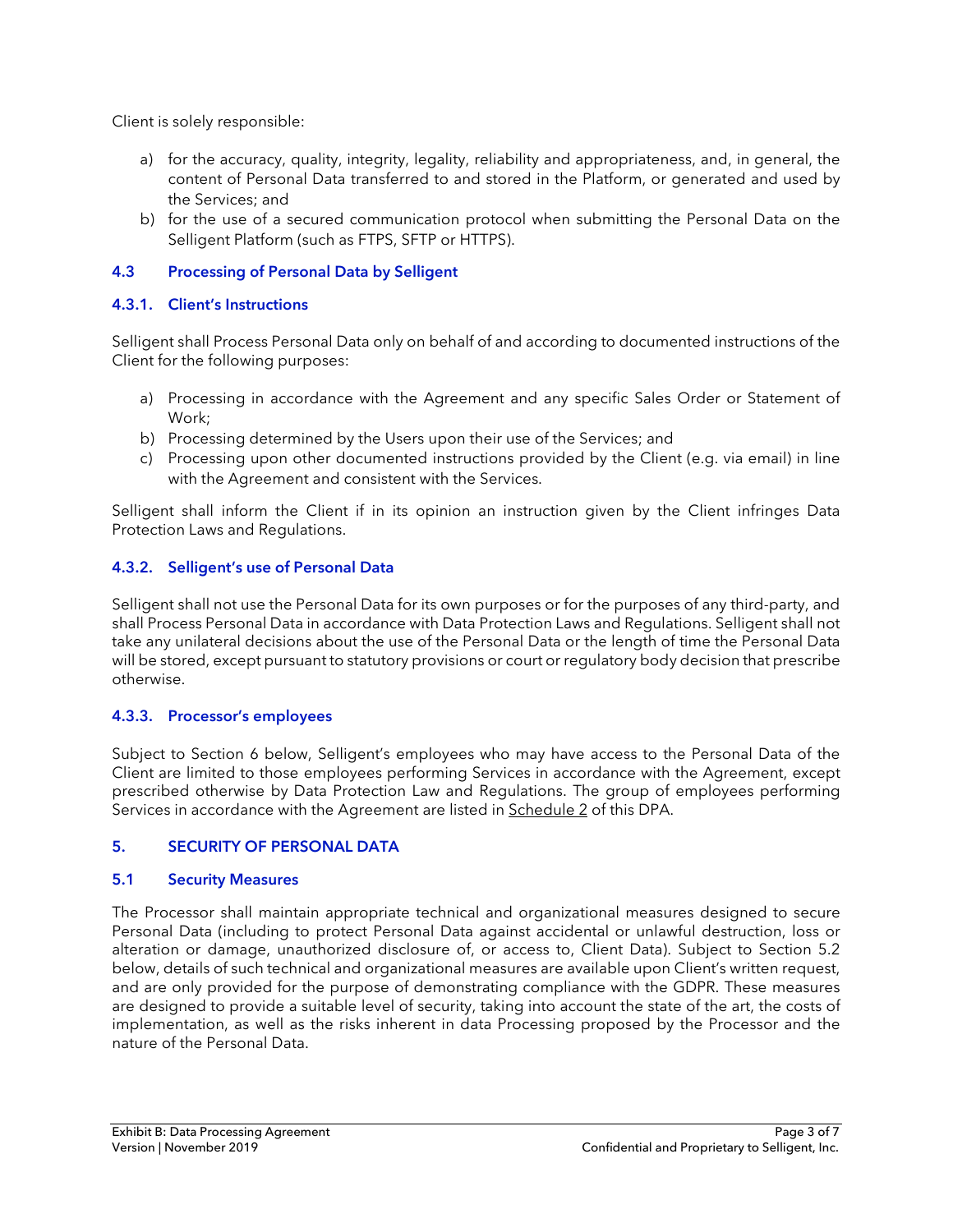#### **5.2 Certifications and Audits**

At date of signing of this DPA, Selligent has obtained the third-party certifications as described in Schedule 3 of this DPA. Upon Client's written request, not more than once per calendar year (unless requested by a Regulatory Authority), and subject to reasonable notice, Selligent will enable the Controller to supervise its compliance with provisions of Section **Error! Reference source not found.**5.1 above by instituting an audit, subject to any confidentiality obligations owing to Selligent and any thirdparties. Selligent will provide the necessary information and documentation and its reasonable cooperation with Client. The audit will be carried out in line with the requirements set out in the Selligent Support and Service Level Schedule. The costs of any such audit will be borne by the Client, unless the audit reveals that the provisions of Section **Error! Reference source not found.**5.1 have not been complied with in a material way, in which case the Processor will bear the costs of the audit directly related to any noted material errors. In such case, the Processor will promptly develop a corrective action plan. It is agreed that Client will mitigate the burden of the audit for Selligent by combining, to the extent possible, several audit requests carried out on behalf of different Authorized Affiliates into one single audit.

# **5.3 Notification of data breaches**

Selligent shall notify Client without undue delay after becoming aware of the accidental or unlawful destruction, loss or alteration or damage, unauthorized disclosure of, or access to, Client Personal Data Processed by Selligent or its sub-processor(s) of which Selligent becomes aware (hereafter a "**Personal Data Breach**"). Selligent will provide the relevant information in a report that shall include, to the extent within Selligent's reasonable control, relevant information about the nature, scope, circumstances, predictable consequences and the measures taken or to be taken. At Client's written request, Selligent will reasonably cooperate with Client to enable Client to comply with the notification obligation, according to Section 11 of this DPA. For the avoidance of doubt, the Client is entitled to make and receive notification on behalf of any Authorized Affiliates and will be responsible for coordinating all communications in connection with this DPA.

# **5.4 Confidentiality of Personal Data**

# **5.4.1. Confidentiality within the organization of the Processor**

Processor shall ensure that Selligent's employees having access to Client Personal Data are bound by contractual confidentiality obligations and are informed about the confidential nature of the Personal Data and the responsibilities arising from the Processing of Personal Data.

# **5.4.2. Confidentiality outside the organization of the Processor**

Unless it has obtained the Client's prior written consent, Selligent is prohibited from granting any thirdparty access to the Personal Data, except and to the extent that it is necessary for the performance of the Services and in accordance with Section **Error! Reference source not found.**6 below.

If Selligent receives a request or an order from a regulatory authority or government agency (including but not limited to investigative, penal, or security institutions) to inspect or be provided with Personal Data belonging to the Controller (each an "**Order**"), then Selligent will, to the extent legally permitted, inform the Client without undue delay of such Order. In dealing with the Order, Selligent will observe the Client's instructions (including an instruction to leave all or part of dealings with the Order to the Client) and will provide all reasonably necessary cooperation. Should the Order prohibit Selligent from meeting its obligations pursuant to this Section, Selligent will promote the reasonable interests of the Client.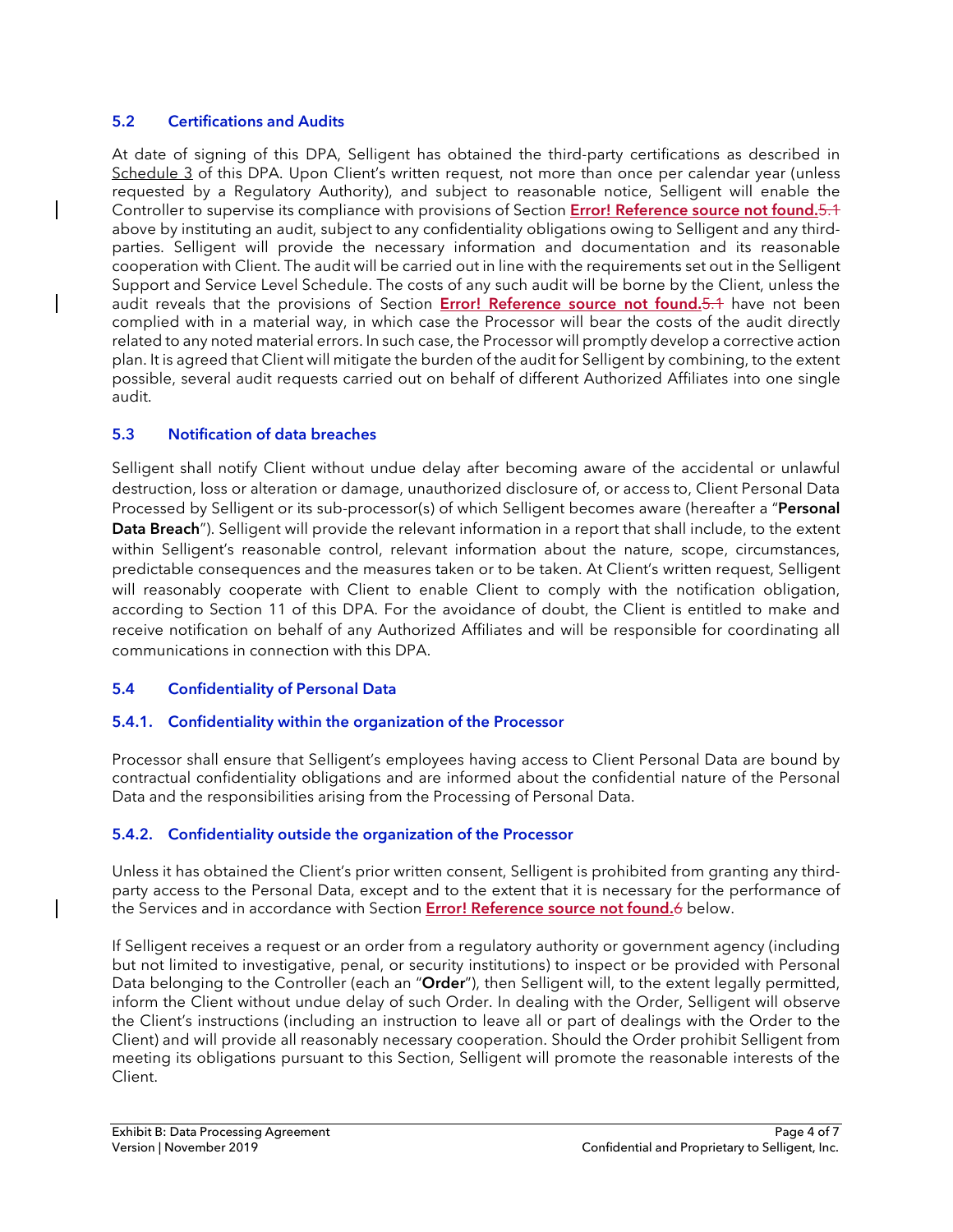# **6. SUB-PROCESSORS**

- **6.1** Client agrees that Selligent's Affiliates are specifically authorized to be retained as subprocessors and that Selligent and Selligent's Affiliates may retain respectively third-party subprocessors in connection with the performance of the Services. Selligent Affiliates are listed in Schedule 1 of this DPA. Selligent warrants that data processors whose services Selligent wishes to engage for Processing Client's Personal Data will be selected with due care appropriate to the type and volume of Personal Data being processed. When Selligent wishes to rely on such other sub-processors, Selligent undertakes that such Processing by the sub-processor will only take place upon explicit written instruction of Selligent. Selligent or Selligent's Affiliates will have in place a written agreement with any sub-processor it uses ensuring the compliance with its obligations under this DPA.
- **6.2** Selligent will notify the Client in writing of its decision to engage or replace a sub-processor in due time in order to give the Controller the opportunity to comment to such addition or change, and, as the case may be, to object in accordance with Article 28 of the GDPR. In case the Client should object to a new sub-processor, the parties will meet to discuss the objections and agree on a reasonable solution acceptable to each of them. If no solution is found within thirty (30) calendar days of Client's objection, and subject to the new sub-processor not presenting the same level of technical and organizational measures as those previously in place, Client shall be entitled to terminate any such Sales Order or Statement of Work with respect to such Services that cannot be provided by Selligent without the use of the objected new sub-processor, and to a refund of any prepaid fees covering the remainder of the term for such specific Services, without any additional compensation being owed by any party.
- **6.3** The sub-processors engaged by the Processor upon execution of this DPA are listed in Schedule 4 of this DPA.
- **6.4** Selligent will remain liable for the acts and omissions of the sub-processor to the same extent it would be liable under this DPA if performing itself the services of a sub-processor.

# **7. ONWARD TRANSFER OF PERSONAL DATA**

# **7.1 Hosting of Client Data**

The Selligent Platform is located within the United States of America (USA).

# **7.2 Transfer of Personal Data**

As of the execution of this DPA, Selligent, Inc. is certified under the EU-US Privacy-Shield Framework and Client warrants that by entering into this DPA, they are authorized to transfer Personal Data to Selligent acting as Processor outside of the EU, and that such transfer of Personal Data is taking place only for the limited and specified purposes of providing the Services under the Agreement. Client further warrants that by entering into this DPA they undertaken all necessary step to ascertain that Selligent provides at least the same level of privacy protection as is required by the Privacy-Shield Framework Principles and that Selligent's technical and organizational measures are reasonable and appropriate steps designed to ensure the effective processing of Personal Data in a manner consistent with the Privacy-Shield's Framework Principles. By entering into this DPA, in each case where such transfer as referred to above would be prohibited by Data Protection Law and Regulations in the absence of the Standard Contractual Clauses established pursuant to the EU Commission Decision 2010/87/EU of 5 February 2010, Client hereby grants Selligent power of attorney to enter, in the name of and on behalf of the Client, into these Standard Contractual Clauses, deemed incorporated herewith by reference.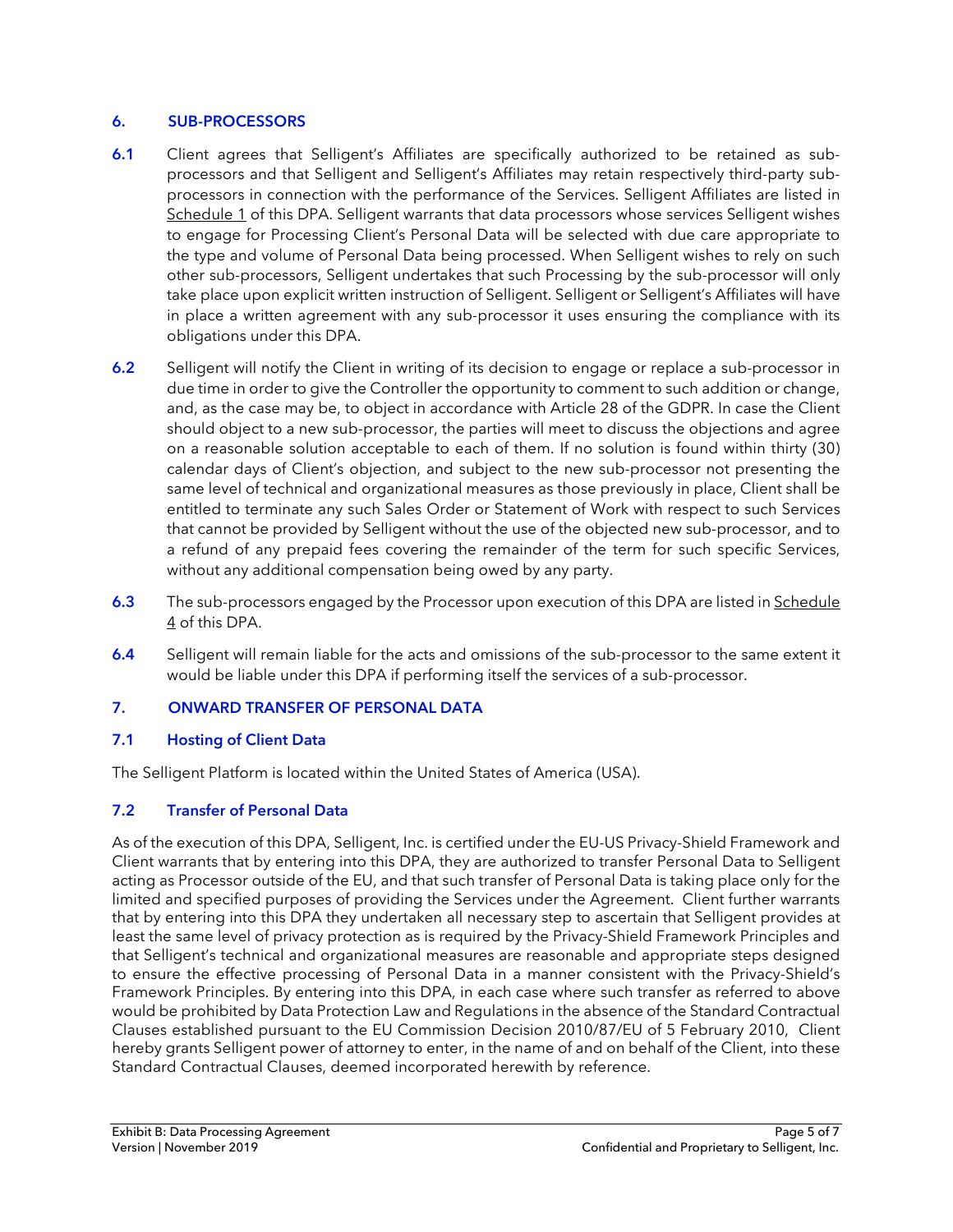The Controller agrees that for Support Services purposes, support may be provided, when necessary, by a Selligent Affiliate within the United Kingdom or EEA.

In case any permitted use of the Services by a Client to an Authorized Affiliate results in a transfer of Personal Data outside the European Union, the EEA, and their member states, Switzerland and the United Kingdom, Client and such Affiliate shall comply with all Data Protection Law and Regulations applicable to transfers of Personal Data outside the European Union, the EEA, and their member states, Switzerland and the United Kingdom.

# **8. DATA SUBJECT'S RIGHTS**

Selligent will, to the extent possible, assist the Client by means of reasonably appropriate technical and organizational measures for the fulfilment of the Client's obligation to respond to requests from Data Subjects exercising their rights laid down in Chapter III of GDPR.

Selligent will, to the extent legally permitted, promptly notify Client if Selligent receives a request from a Data Subject to exercise the Data Subject's rights laid down in Chapter III of GDPR.

# **9. LIABILITY FOR BREACHES UNDER THIS DPA**

EACH PARTY'S AND ALL OF ITS AFFILIATES' LIABILITY, TAKEN TOGETHER IN THE AGGREGATE, ARISING OUT OF OR IN CONNECTION WITH THIS DPA, AND ALL DPAS BETWEEN AUTHORIZED AFFILIATES AND SELLIGENT, WHETHER IN CONTRACT OR TORT, SHALL BE SUBJECT TO THE LIABILITY LIMITATIONS SET FORTH IN THE AGREEMENT AND ANY REFERENCE TO A PARTY'S LIABILITY IN THE AGREEMENT SHALL BE DEEMED TO BE A REFERENCE TO THE AGGREGATE LIABILITY OF SUCH PARTY AND ALL OF ITS AFFILIATES.

### **10. TERM AND TERMINATION OF THIS DPA**

- **10.1** This DPA will become effective upon its signing by both parties (the "**DPA Effective Date**"). Unless earlier terminated, this DPA will terminate upon the termination of the Agreement.
- **10.2** At the request of the Client or upon the termination of the DPA (regardless of the reasons for such termination), Selligent will ensure that, at the Client's option:
	- a) the Personal Data is made available to the Client or to a subsequent service provider in accordance with the Agreement entered into by the parties. Such request must be notified by the Client at the latest ten (10) business days prior to the effective date of termination or expiration of the Agreement. Processor will return to Client its data through FTPS or SFTP. All complaints relating to the return of the data must be notified to Selligent in writing within ten (10) business days of the return. The format in which such data will be returned will be in Selligent format or any other format that can be read on industry standard software; or
	- b) destroy all of the Personal Data that has been provided to it, as well as all Personal Data it has Processed, in accordance with the recognized standards for data destruction, and provide the Controller with written confirmation of such destruction.
- **10.3** After the termination of the DPA, Selligent will not retain any copies of the Personal Data, except for that relating to any agreed technical back-up procedures or to the extent legally required.

# **11. INFORMATION AND ASSISTANCE**

Selligent will reasonably provide Client with the information and assistance necessary to allow Client (as Controller) to: